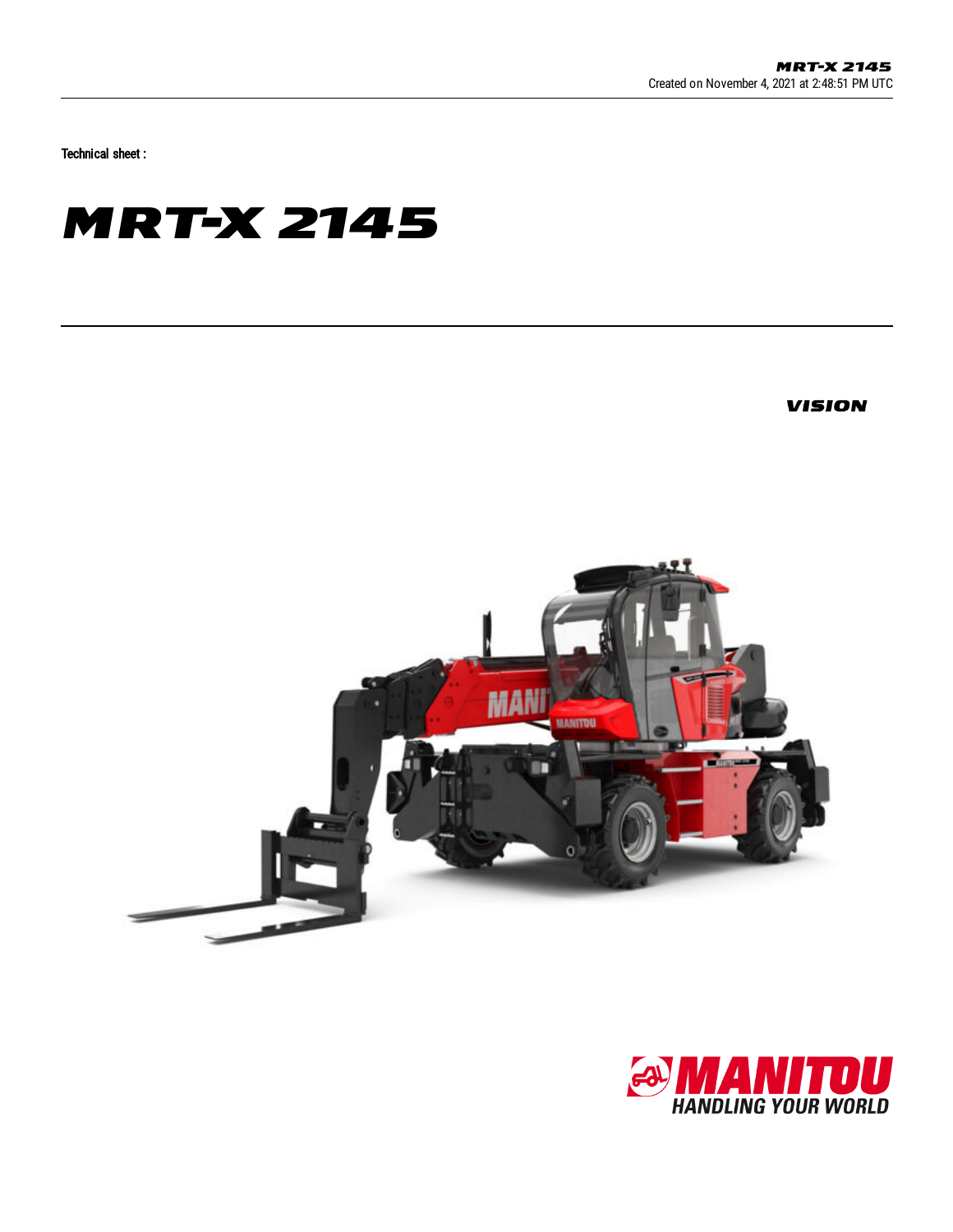|                                                    |                | MRI-X 2145 - Created on November 4 |
|----------------------------------------------------|----------------|------------------------------------|
| <b>Capacities</b>                                  |                | <b>Metric</b>                      |
| Max. capacity                                      |                | 4500 kg                            |
| Max. lifting height                                |                | $20.60 \text{ m}$                  |
| Max. outreach                                      | r1             | 18 <sub>m</sub>                    |
| <b>Weight and dimensions</b>                       |                |                                    |
| Overall width                                      | b1             | 2.50 m                             |
| Overall height                                     | h17            | 3.04 <sub>m</sub>                  |
| Overall cab width                                  | b <sub>4</sub> | 0.96 <sub>m</sub>                  |
| Ground clearance                                   | m4             | 0.37 <sub>m</sub>                  |
| Wheelbase                                          | y              | 2.73 m                             |
| Tilt-up angle                                      | a <sub>4</sub> | 10 <sup>°</sup>                    |
| Tilt-down angle                                    | a <sub>5</sub> | 107°                               |
|                                                    |                | 400 ° or 36                        |
| Turret rotation / rotation (Max.)                  |                | 14900 k                            |
| Overall weight                                     |                |                                    |
| Forks length / width / section                     | 1/e/s          | 1200 mm x 125 m                    |
| Wheels                                             |                |                                    |
| Standard tyres                                     |                | 18-19,5                            |
| Drive wheels (front / rear)                        |                | 2/2                                |
| Steering mode                                      |                | 2 wheel steer, 4 wheel :           |
| <b>Stabilisers</b>                                 |                |                                    |
| Stabs Type                                         |                | Spider Ty                          |
| Controls with stabs                                |                | Stabs Commands Individu            |
| <b>Engine</b>                                      |                |                                    |
| Engine brand                                       |                | Deutz                              |
| Engine norm                                        |                | Stage IIIA / Inter                 |
| Engine model                                       |                | <b>TCD 3.6</b>                     |
| I.C. Engine power rating / Power (kW)              |                | 116 Hp / 8                         |
| Max. torque / Engine rotation (min)                |                | 460 Nm @ 16                        |
| Number of cylinders - Capacity of cylinders        |                | $4 - 3620c$                        |
| Engine cooling system                              |                | Water coo                          |
| Number of batteries / Battery / Batteries capacity |                | 2 x 12 V / 12                      |
| Battery starting current                           |                | (EN)850                            |
| <b>Transmission</b>                                |                |                                    |
| Transmission type                                  |                | Hydrosta <sup>®</sup>              |
| Number of gears (forward / reverse)                |                | 22                                 |
| Max. travel speed                                  |                | 40 km/l                            |
| Parking brake                                      |                | Automatic negative                 |
| Service brake                                      |                | Oil-immersed multi-discs braki     |
| <b>Hydraulics</b>                                  |                |                                    |
| Hydraulic pump type                                |                | Load sensing                       |
| Hydraulic flow                                     |                | 116 l/mi                           |
| <b>Hydraulic Pressure</b>                          |                | 275 ba                             |
| <b>Tank capacities</b>                             |                |                                    |
| Engine oil                                         |                | 111                                |
| Hydraulic oil                                      |                | 150                                |
| Fuel tank                                          |                | 1331                               |
| <b>Miscellaneous</b>                               |                |                                    |
| Steering wheels (front / rear)                     |                | 2/2                                |
| Controls                                           |                | 2 Joystic                          |
| Safety cab homologation                            |                | ROPS - FOPS cal                    |

Attachment recognition system (E-Reco)

|     | <b>Metric</b>                                          |
|-----|--------------------------------------------------------|
|     | 4500 kg                                                |
|     | 20.60 m                                                |
|     | 18 <sub>m</sub>                                        |
|     |                                                        |
| 1   | 2.50 m                                                 |
| 7   | 3.04 <sub>m</sub>                                      |
| 4   | 0.96 m                                                 |
| 4   | 0.37 <sub>m</sub>                                      |
| ľ   | 2.73 m                                                 |
| 4   | 10 <sup>°</sup>                                        |
| 5   | 107°                                                   |
|     | 400 ° or 360 °                                         |
|     | 14900 kg                                               |
| / s | 1200 mm x 125 mm x 50 mm                               |
|     |                                                        |
|     | 18-19,5                                                |
|     | 2/2                                                    |
|     | 2 wheel steer, 4 wheel steer, Crab mode                |
|     |                                                        |
|     | Spider Type                                            |
|     | Stabs Commands Individual or Simultaneous              |
|     |                                                        |
|     | Deutz                                                  |
|     | Stage IIIA / Interim Tier 4                            |
|     | <b>TCD 3.6 L4</b>                                      |
|     | 116 Hp / 85 kW                                         |
|     | 460 Nm @ 1600 rpm                                      |
|     | 4 - 3620 cm <sup>3</sup>                               |
|     | Water cooled                                           |
|     | 2 x 12 V / 120 Ah                                      |
|     | (EN) 850 A                                             |
|     |                                                        |
|     | Hydrostatic                                            |
|     | 22                                                     |
|     | 40 km/h                                                |
|     | Automatic negative parking brake                       |
|     | Oil-immersed multi-discs braking on front & rear axles |
|     |                                                        |
|     | Load sensing pump                                      |
|     | 116 l/min<br>275 bar                                   |
|     |                                                        |
|     | 11 <sub>1</sub>                                        |
|     | 150                                                    |
|     | 133 l                                                  |
|     |                                                        |
|     | 2/2                                                    |
|     | 2 Joysticks                                            |
|     | ROPS - FOPS cab (level 2)                              |
|     | Standard                                               |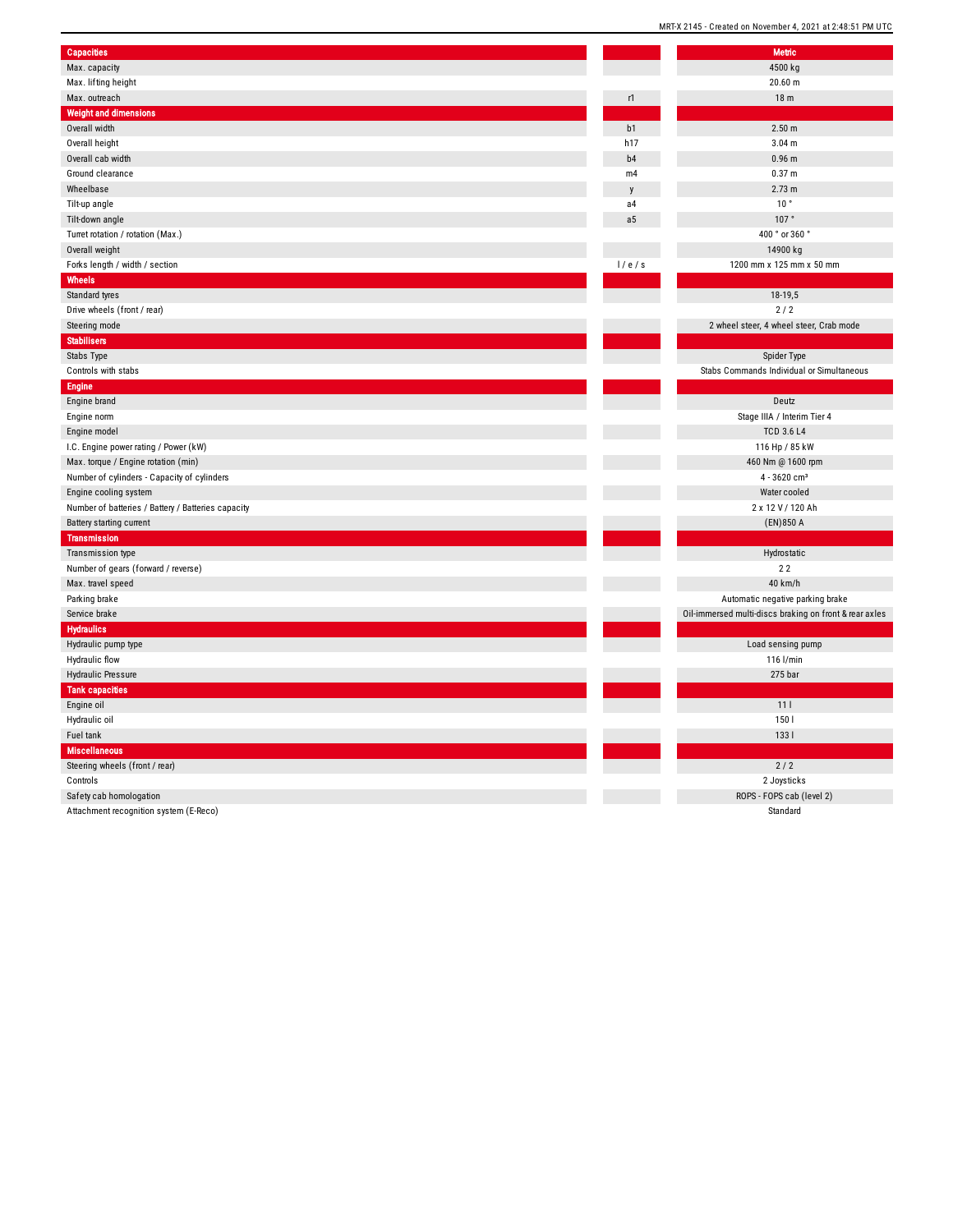## Dimensional drawing



| Other data                                        |                | <b>Metric</b>     |
|---------------------------------------------------|----------------|-------------------|
| Overall length (with forks)                       | 1              | 7.93 m            |
| Length to face of forks                           | 12             | 6.73 m            |
| Length of frame                                   | 114            | 4.83 m            |
| Wheelbase                                         | y              | 2.73 m            |
| Ground clearance                                  | m4             | 0.37 m            |
| Counterweight offset (turret at 90°)              | a7             | 2.50 <sub>m</sub> |
| Tilt-up angle                                     | a4             | 10 <sup>°</sup>   |
| Tilt-down angle                                   | a5             | 107°              |
| Overall length at stabilisers                     | 112            | 4.71 m            |
| External turning radius (over tyres)              | Wa1            | 4.13 m            |
| Overall width                                     | b1             | 2.50 <sub>m</sub> |
| Overall width with stabilisers extended           | b7             | 4.92 m            |
| Overall cab width                                 | b4             | 0.96 <sub>m</sub> |
| Overall height                                    | h17            | 3.04 <sub>m</sub> |
| Ground clearance under front tires on stabilizers | m <sub>5</sub> | 0.18 <sub>m</sub> |
|                                                   |                |                   |

## Load chart



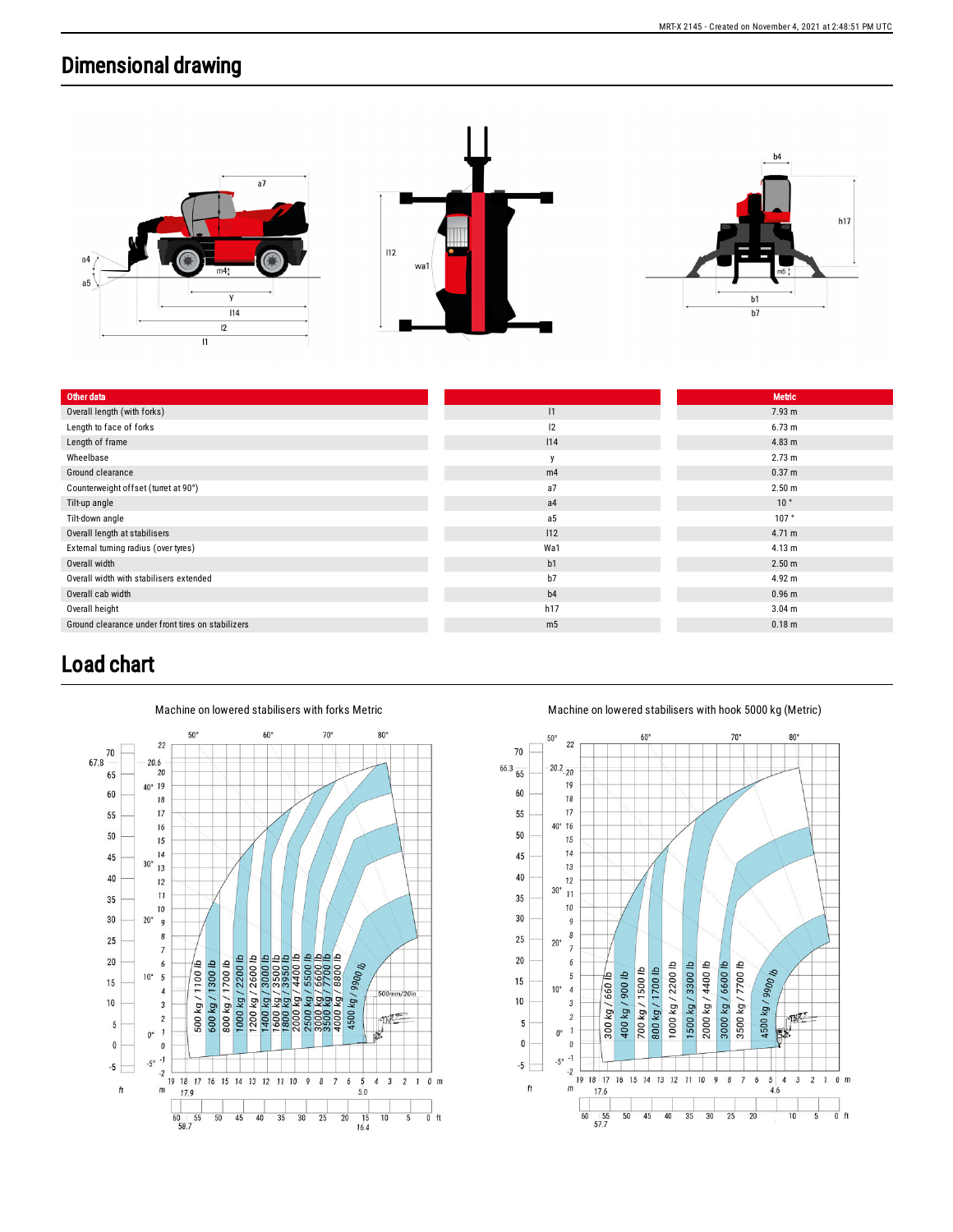Machine on lowered stabilisers with 365 kg platform Metric